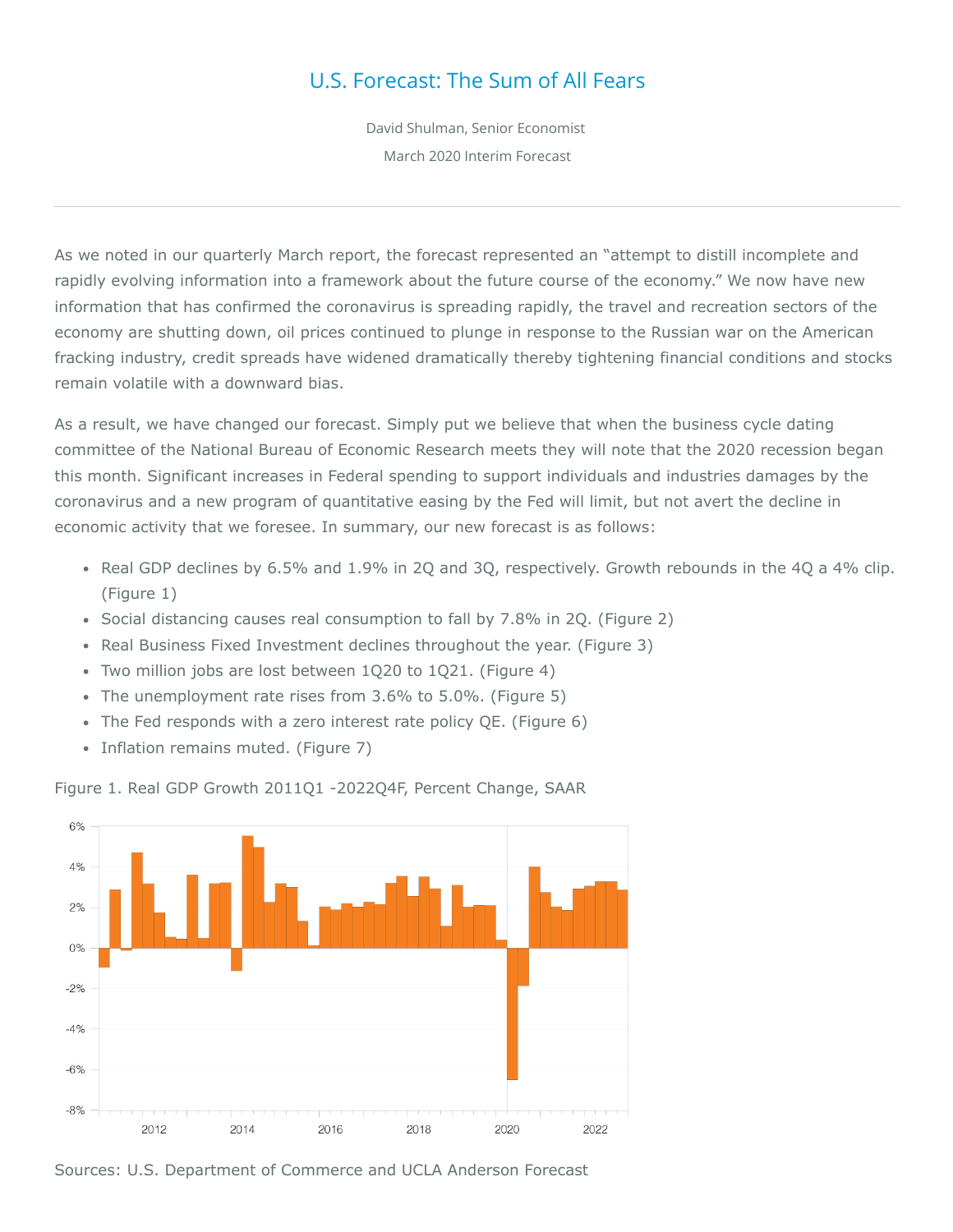

Figure 2. Real Consumption Spending, 2011Q1-2022Q4F, Percent Change, SAAR

Sources: U.S. Department of Commerce and UCLA Anderson Forecast



Figure 3. Real Business Fixed Investment, 2011Q1-2022Q4F, Percent Change, SAAR

Sources: U.S. Department of Commerce and UCLA Anderson Forecast

Figure 4. Payroll Employment, Quarterly Change, In Thousands of Jobs, SA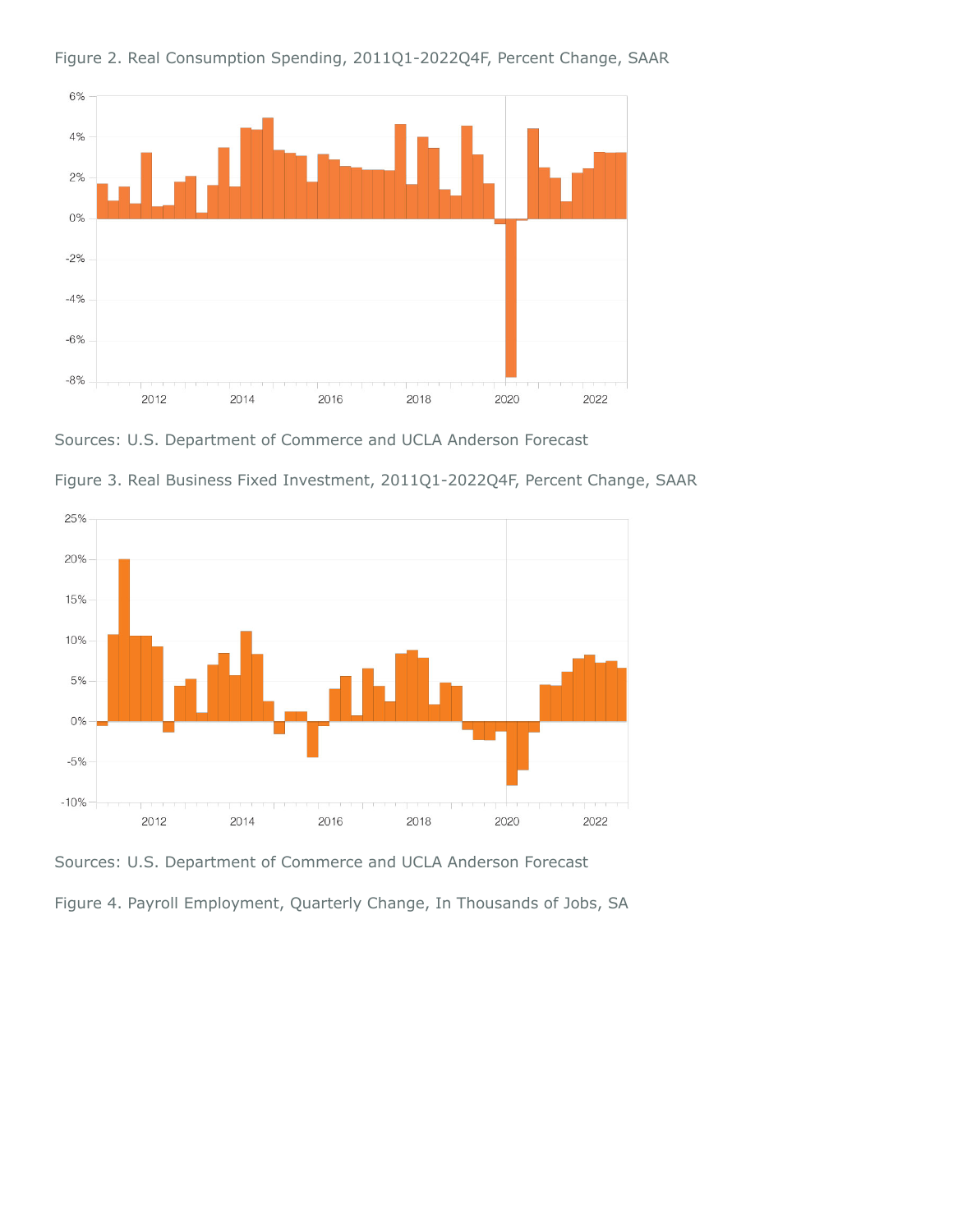

Sources: Bureau of Labor Statistics and UCLA Anderson Forecast



Figure 5. Unemployment Rate, SA

Sources: U.S. Bureau of Labor Statistics and UCLA Anderson Forecast

Figure 6. Federal Funds Rate vs. 10-Year U.S. Treasury Bonds, 2011Q4 – 2022Q4F